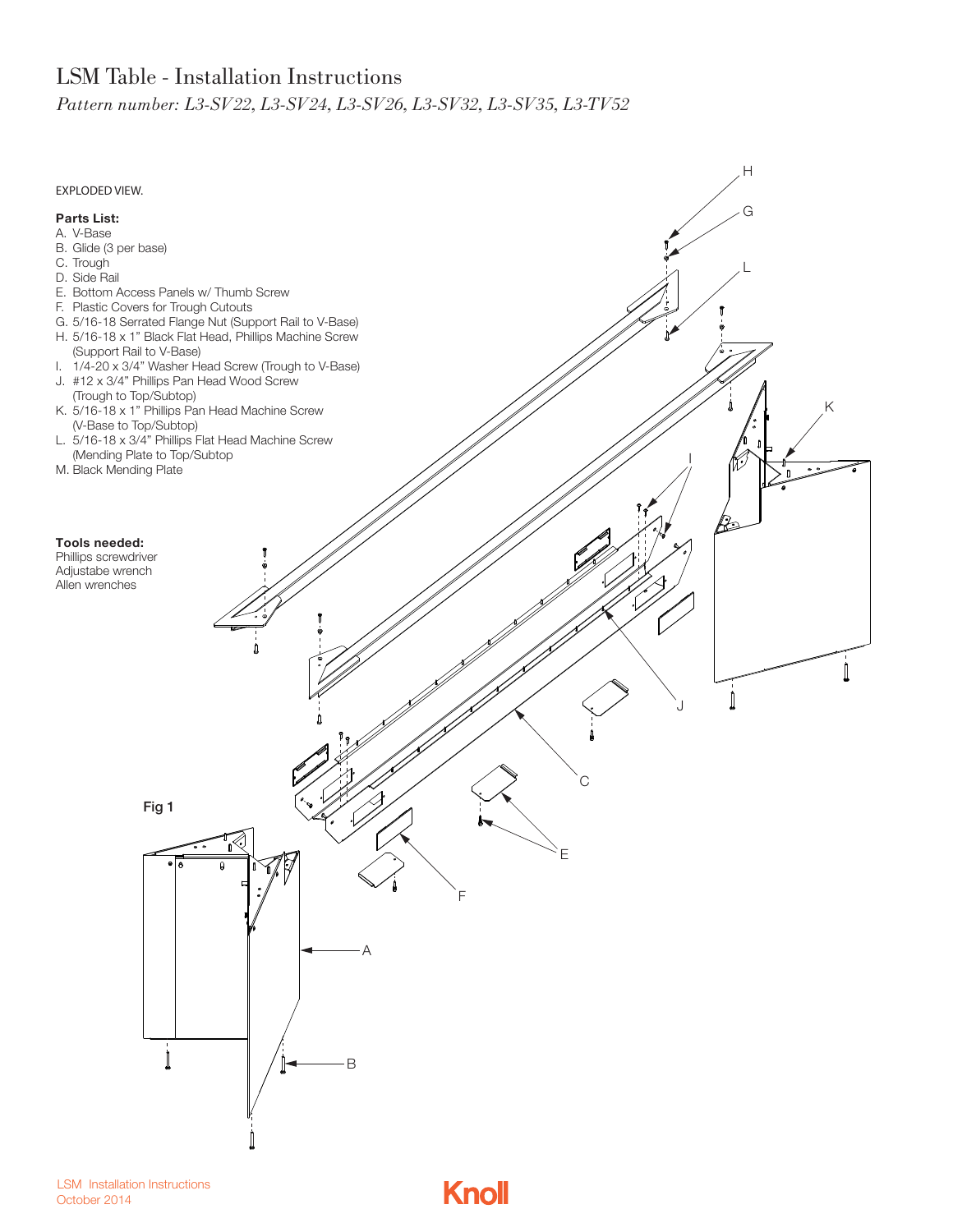### HARDWARE



5/16-18 Serrated Flange Nut G



5/16-18 x 1" Phillips Pan Head Machine Screw K



Black Flat Head Phillips machine screw H



5/16-18 x 3/4" Flat Head Machine Screw L



Washer Head Screw I



#12 x 3/4" Phillips Pan Head Wood Screw J

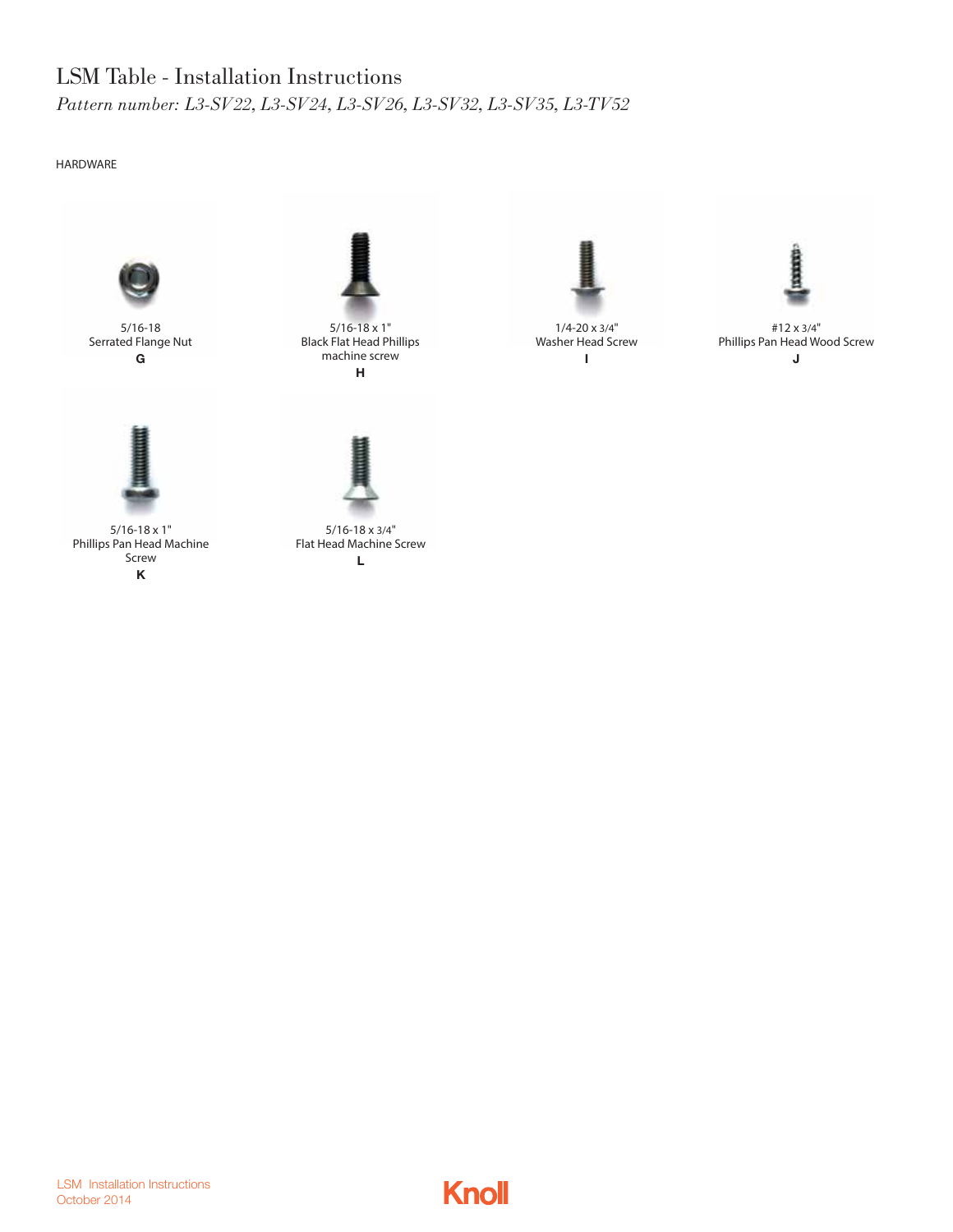STEPS.

1. Remove the LSM V bases from boxes. They are fully assembled. Locate the table cross channel (trough) and side rails. All hardware is included.

2. Adjust the glides (B) of the V bases so that they are just proud to the base skirts edge



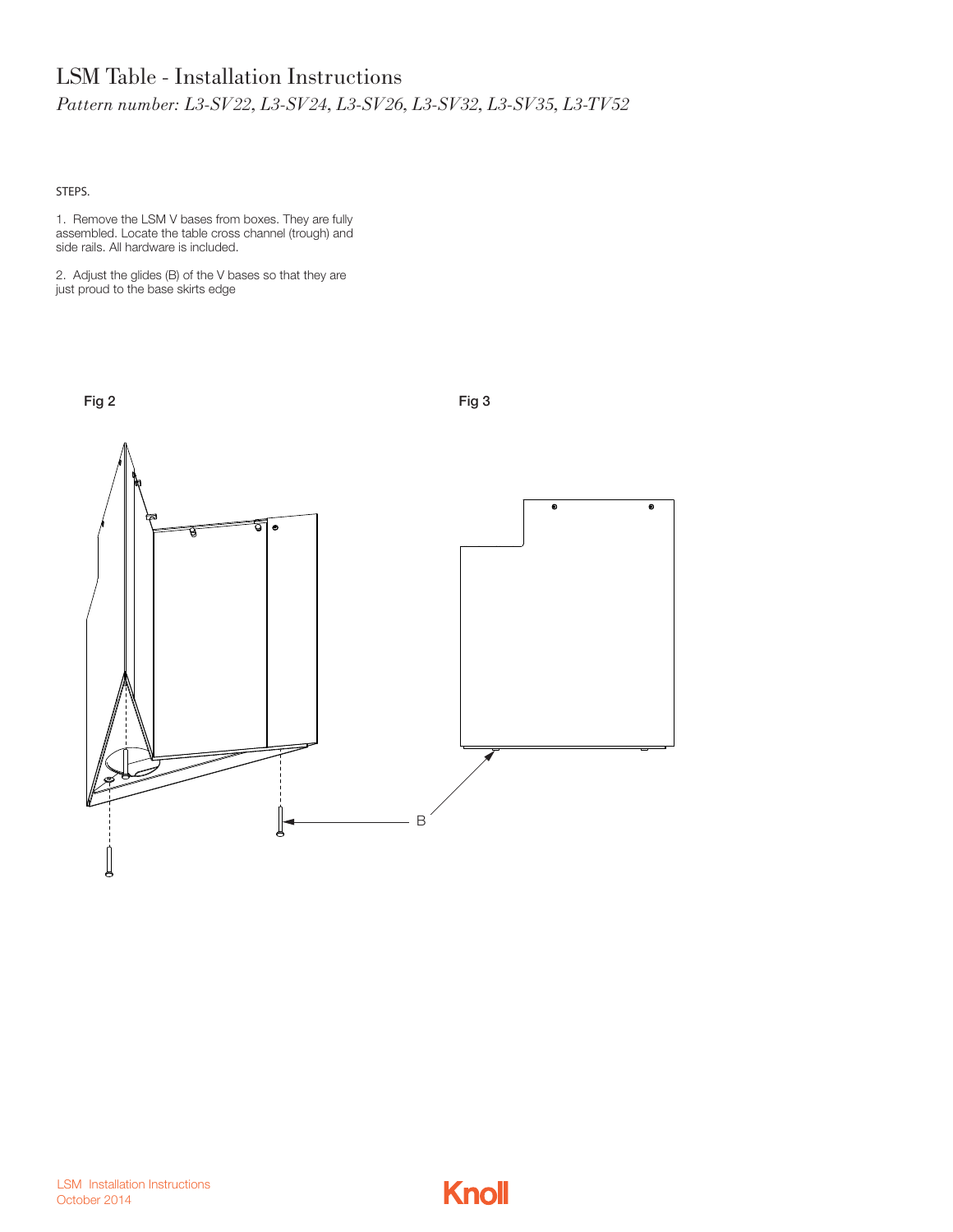#### STEPS.



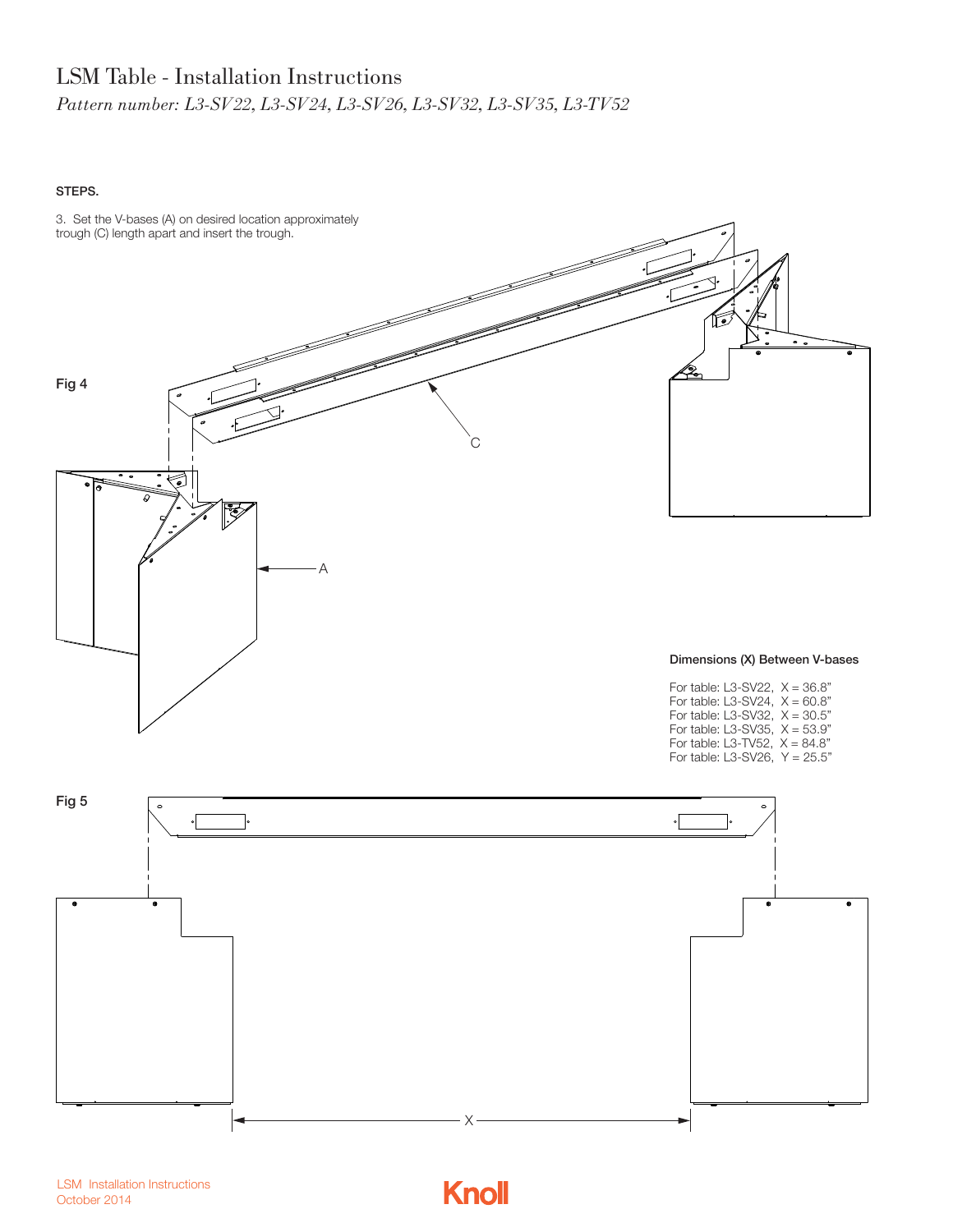### STEPS.

4. Attach the Trough End (C) to the V-Base (A) with 1/4-20 x 3/4" Washer Head Screws (I)

Do not completely tighten these screws. Adjustment for the top attachment is usually needed.



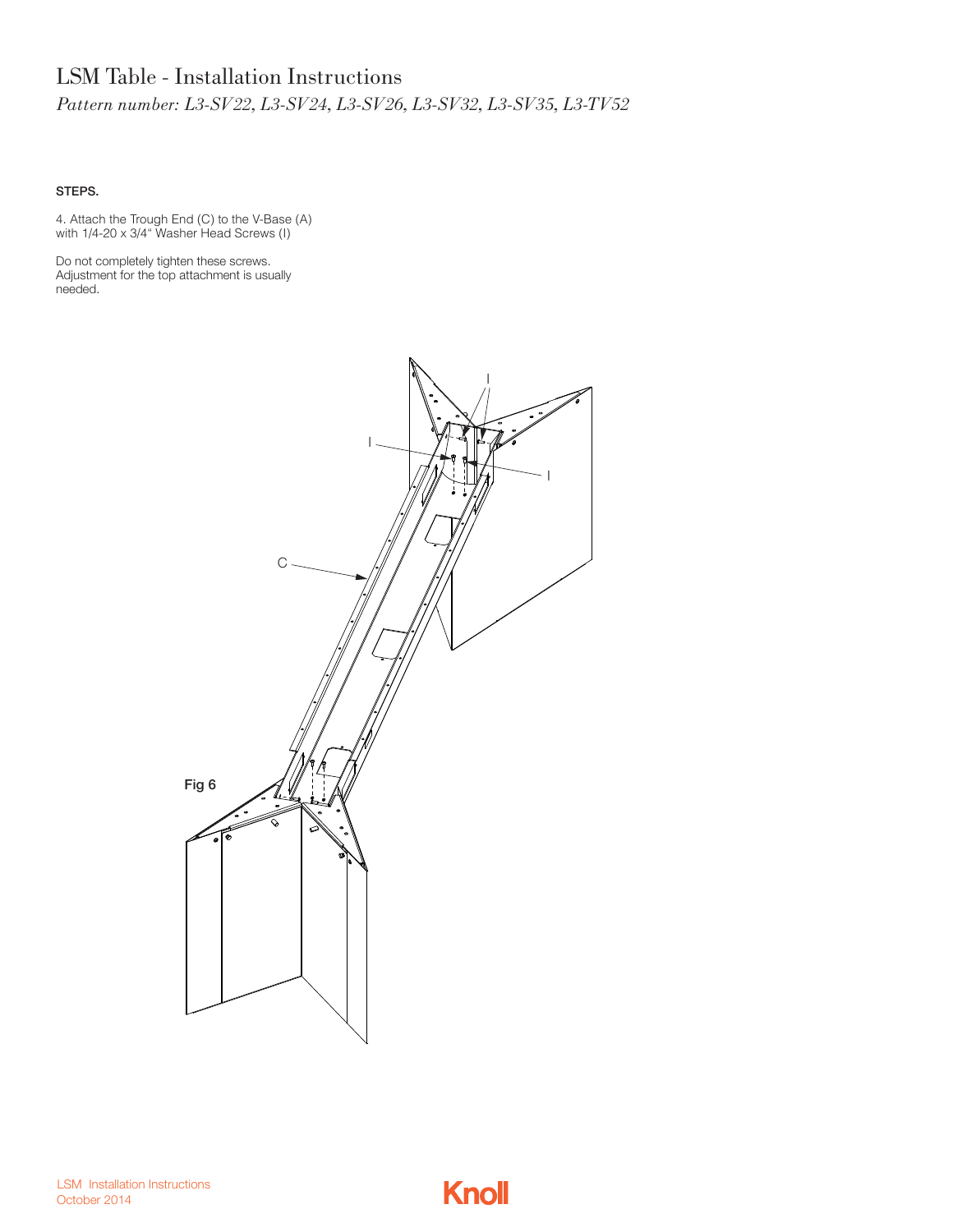### STEPS.



LSM Installation Instructions October 2014

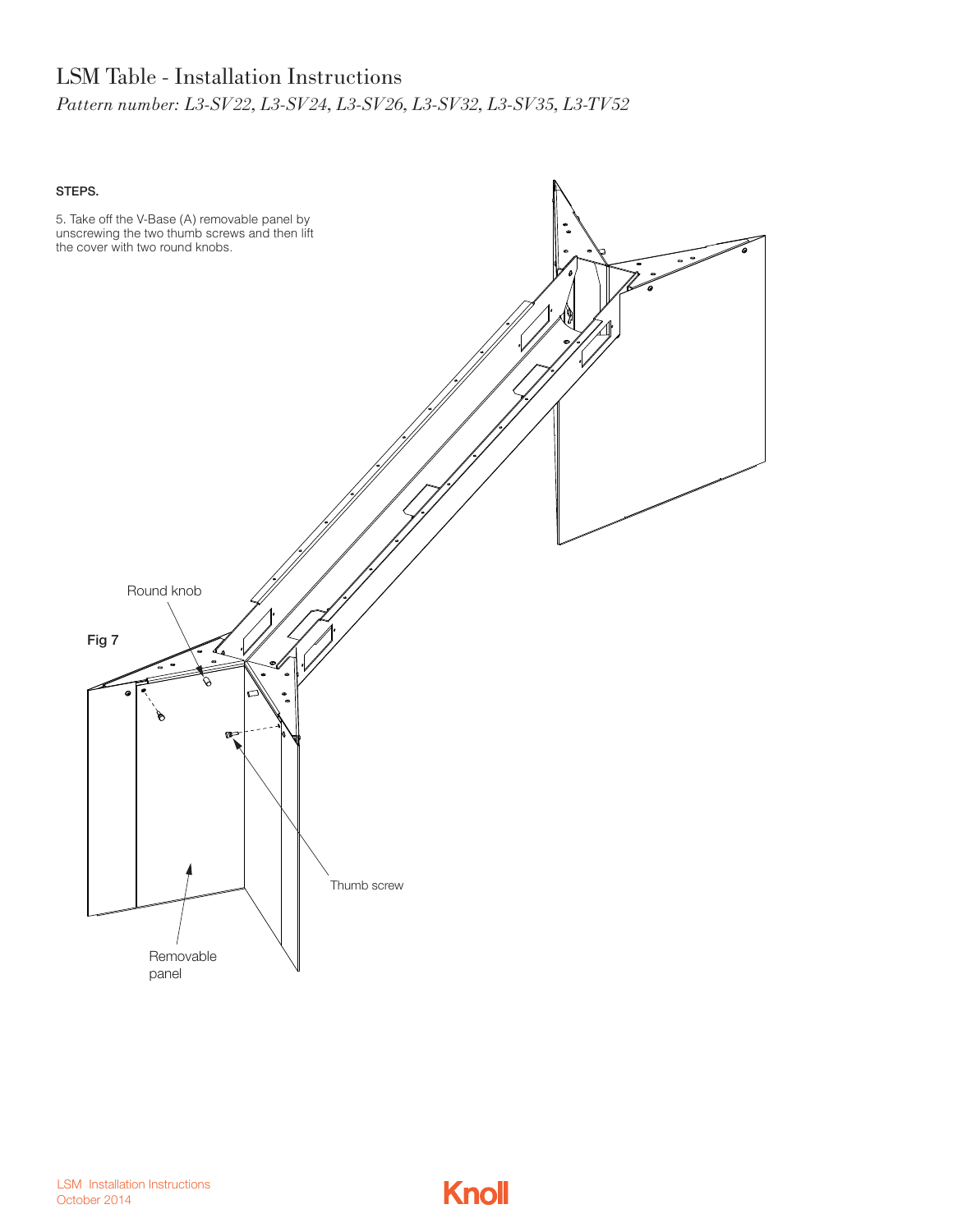### STEPS.

6. Attach the side rails (D) using (4) 5/16-18 Black Flat Head Screws and 5/16-18 Serrated Flange Nuts.

Use the removable panel opening to access the 5/16-18 Serrated Flange Nuts (G).



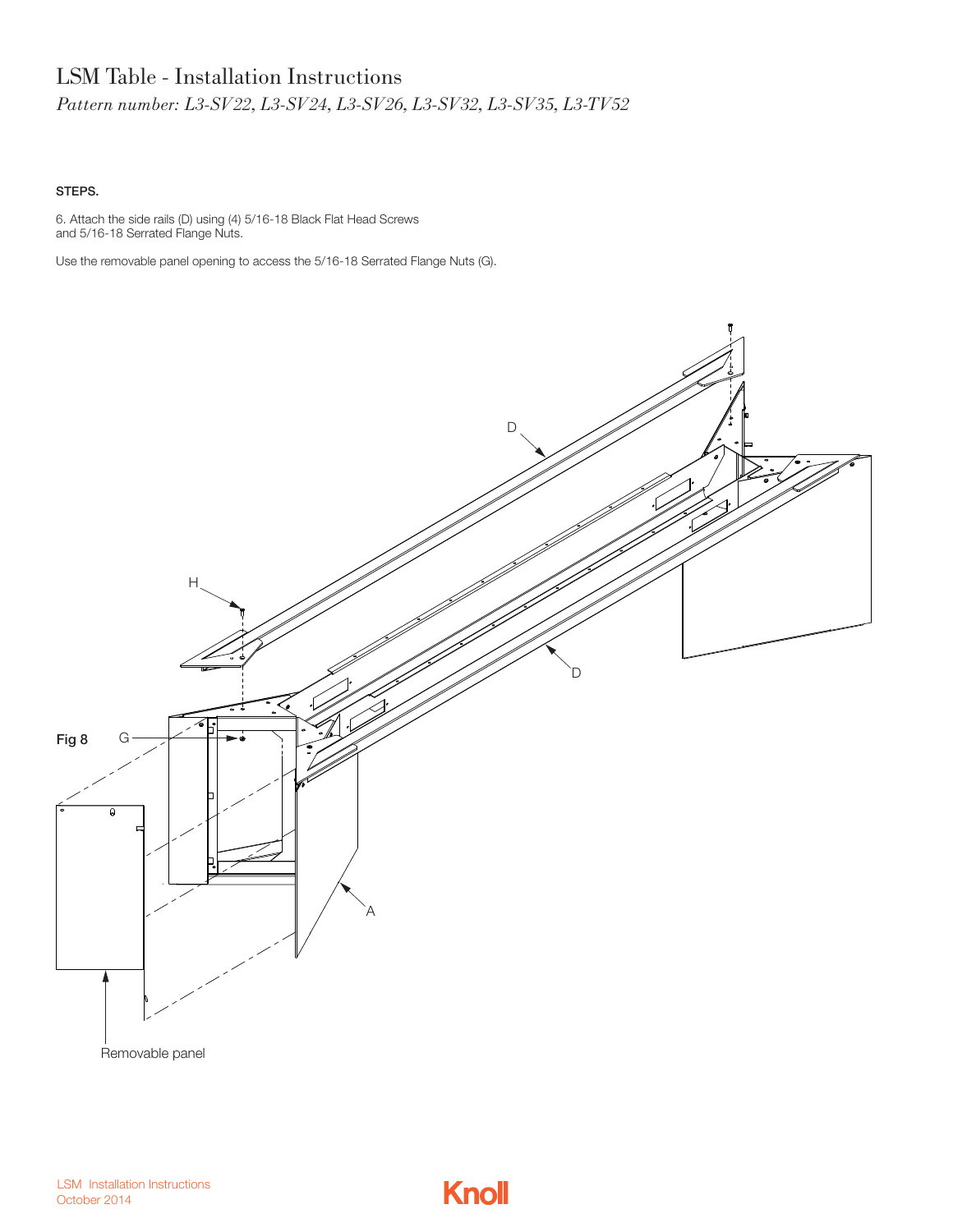### LSM Table - Installation Instructions

*Pattern number: L3-SV22, L3-SV24, L3-SV26, L3-SV32, L3-SV35, L3-TV52*

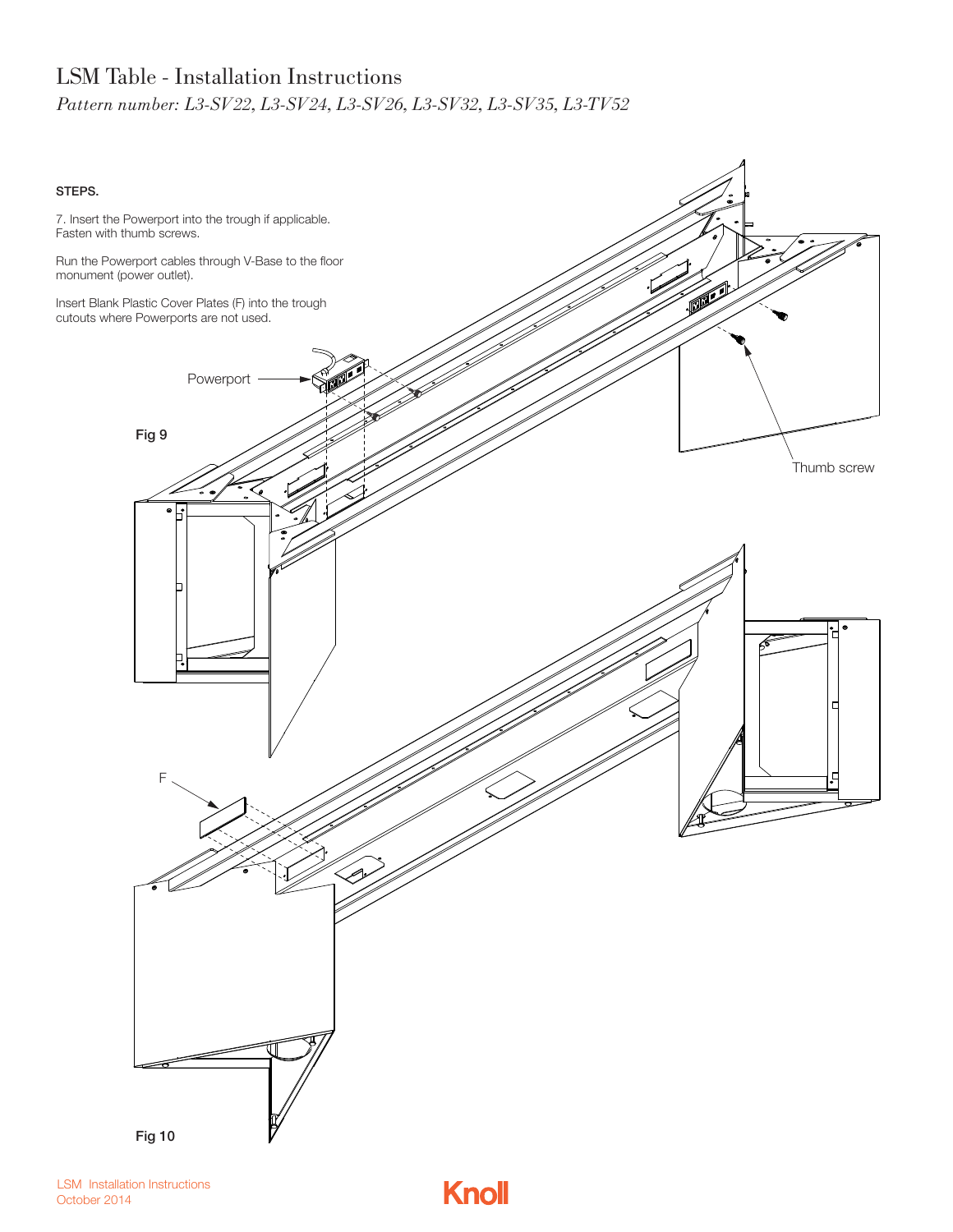#### STEPS.

8. If there is any table top electrical box, use the bottom trough latch (E) and the V-Base Removable Cover Opening for wiring access and installation. Insert and fasten the latch with thumb screws. 9. Adjust the glides (B) that are incorporated into the V-Bases to level the entire assembly so that the top surface is flat and horizontal.so that the top surface is flat and horizontal.

Fig 11

Fig 12 E Thumb screw B